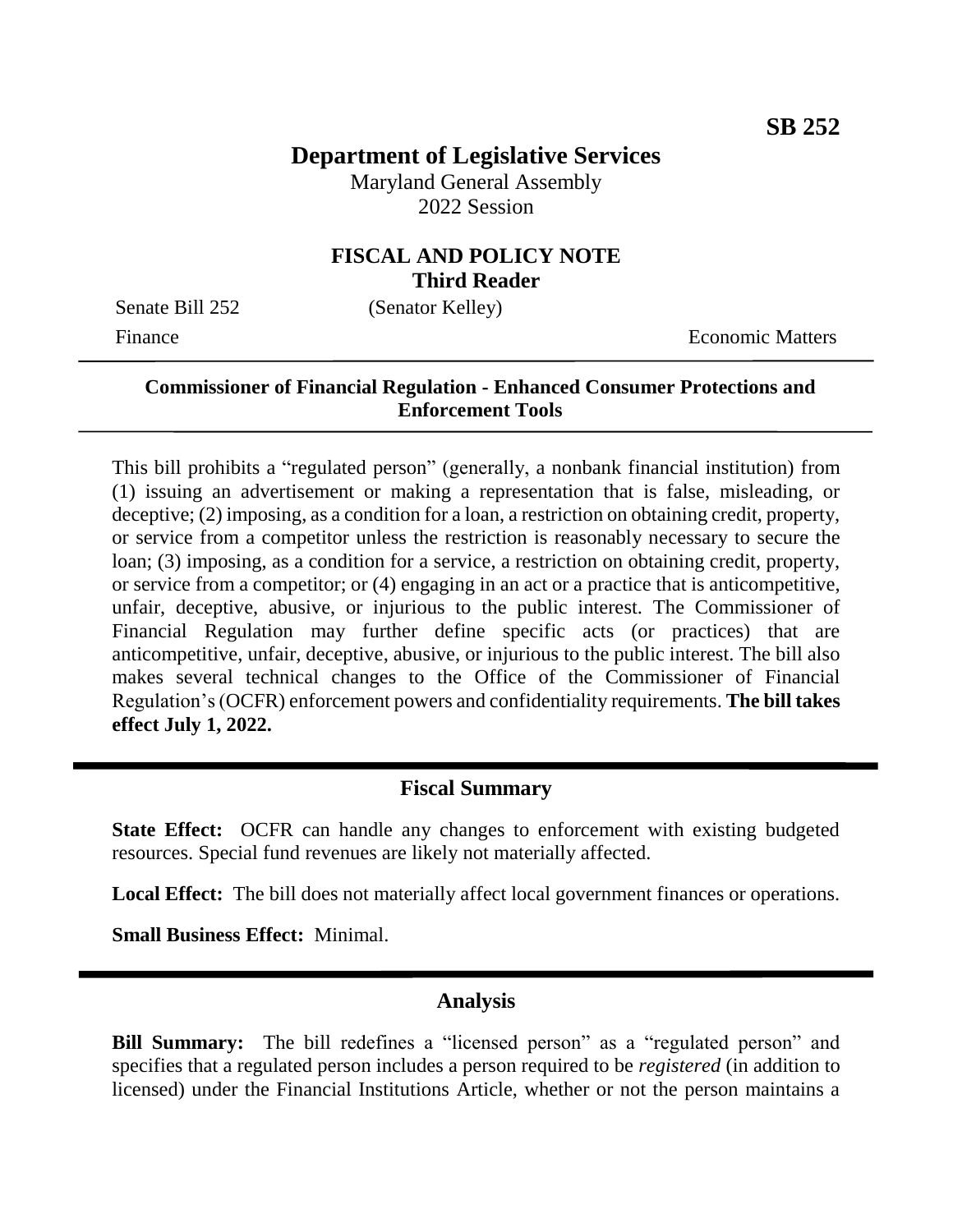*registration* (or a license). A regulated person also includes (1) a person required to be licensed by (or registered with) OCFR under applicable provisions of the Commercial Law Article, whether or not the person maintains a license or registration and (2) a person otherwise engaging in activity subject to a provision of law, regulation, rule, or order over which OCFR has jurisdiction.

A financial institution (or a subsidiary or an affiliate of a financial institution) is subject to the bill's requirements whenever the entity engages in activity (1) for which it maintains (or is required to maintain) a license or registration issued by OCFR or the State Collection Agency Licensing Board or (2) subject to a provision of law, regulation, rule, or order over which the commissioner has jurisdiction (other than specified activities governed by separate provisions of State law). Likewise, the bill establishes any such entities are also subject to provisions of State law that specify when OCFR may disclose information obtained or generated in the course of exercising the agency's authority.

When OCFR determines (after notice and a hearing, if applicable) that a person has engaged in an act or practice constituting a violation of a law, regulation, rule, or order over which OCFR has jurisdiction, OCFR may (in the commissioner's discretion and in addition to taking any other action authorized by law) issue an order against the person requiring the person to take affirmative action to correct the violation, including making restitution to any person aggrieved by the violation.

**Current Law:** Banking institutions regulated by OCFR are generally subject to the same consumer protection provisions that the bill applies to nonbank financial institutions.

### *Commissioner of Financial Regulation – Investigative and Enforcement Powers*

OCFR has the power to vigorously investigate financial transactions to determine whether a person has violated a law, regulation, rule, or order over which the commissioner has jurisdiction. For the purposes of an investigation or proceeding, the commissioner may administer oaths and affirmations, subpoena witnesses, compel the attendance of witnesses, and require the production of documents and other evidence. If a person refuses to obey a subpoena from the commissioner, the commissioner may apply to the appropriate circuit court to issue an order requiring the person to appear before the commissioner and produce any requested evidence. If the court issues such an order, failure to obey it subjects the person to contempt of court.

When the commissioner determines, after notice and a hearing, as specified, that a person has engaged in a violation of a law, regulation, rule, or order, the commissioner may issue a cease and desist order, suspend or revoke the license of the violator, and/or issue a penalty order against the person for up to \$10,000 for a first violation and up to \$25,000 for each subsequent violation.

SB 252/ Page 2